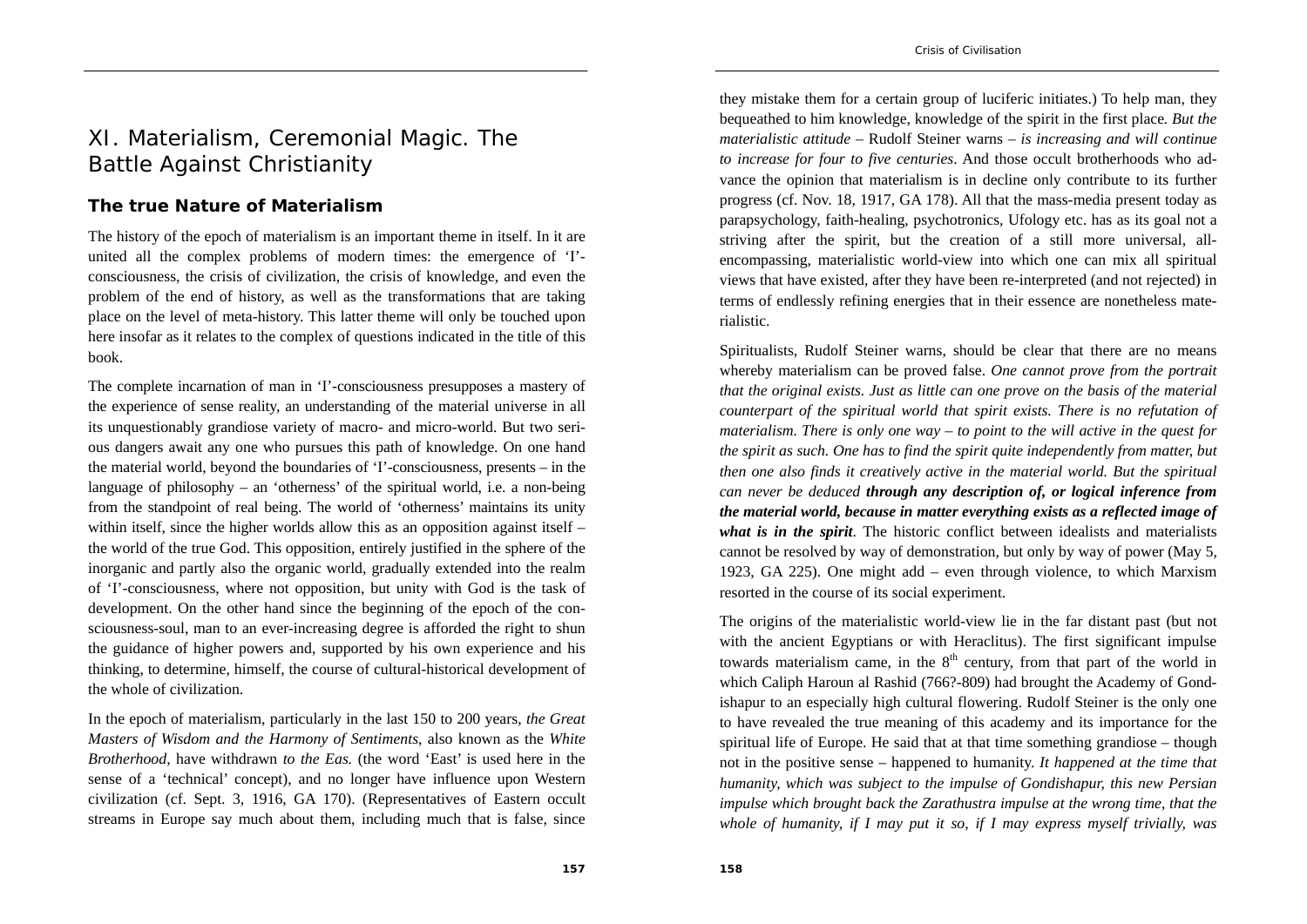*stricken with an inner deformity right down into its physical nature. Humanity received at that time an impulse that enters right into physicality, and which we continue to bring back with us at birth … The illness was injected into humanity which, when it lives itself out, leads to the denial of the Father-God* (Oct. 16, 1918, GA 182), i.e. to complete atheism.

When members of the Soviet secret police obtained this communication by Rudolf Steiner, in which he speaks of disbelief in the Father-God as an illness, they even felt insulted, as one of their articles shows. One can understand them for, after all, they were used to calling everyone who believed in God, sick, and they had never met anyone who would have questioned their own health of soul. But it is just as Rudolf Steiner says: disbelief in Christ means a great misfortune for the human soul, while disbelief in God reveals no less than an illness of soul and spirit. Only a sick human being becomes a real atheist.

The wise men of Gondishapur wanted to make man great and wise here on earth. But when they gave him earthly wisdom, it was their aim to have the soul **partake of death**, so that as it crossed the threshold of death it would lay aside the wish to participate in the life of the spiritual world and also in future incarnations. They wanted to conserve man in his earthly life, sever him from all development and prepare him for the ahrimanic world.

Only the Mystery of Golgatha saves the human being from this relationship with death. But in order to prevent men from recognizing this, Lucifer lent his help to the ahrimanic intention. *The Catholic Church*, – so we learn from Rudolf Steiner – *which stood very strongly under what remained of the impulse of the Academy of Gondishapur, decreed dogmatically at the Universal Ecumenical Council of Constantinople in 869 that one is not to believe in the spirit – because it did not want to enlighten about the Mystery of Golgatha, but to spread darkness over the Mystery of Golgatha* (ibid.).

It is of interest to know in how complicated a way the preparation of the materialistic conception took place, by means of which a very concrete caste of initiates hopes to thrust cultivated humanity into barbarism in order to rule over it without difficulty. Already in the  $18<sup>th</sup>$  century an association of people was formed which still exists today. They know in advance what will enter the world in one or two centuries' time, and already in the 18<sup>th</sup> century were *preparing certain thoughts, certain views that are insinuated into human souls and become active forces in the realm of what such societies want, and then enter* 

*social life, determining how people behave towards each other*. *The people concerned do not know where the things come from, that live in their emotions, their feelings and their impulses of will. But those who understand the principles of development know how to conjure forth these impulses and emotions* (Oct. 20, 1917, GA 177). People in these circles worked on a book, for example, in which it was asked which part of the various animals belongs to the devil. And when Darwinism arose in the  $19<sup>th</sup>$  century and people acquired the idea of man's descent from animals, many had in their souls the idea that an animal – is the devil.

This method is applied everywhere today: in film, literature, advertising etc. It is called '**allusions**' (a concept of our time). In the Soviet Union a special censorship committee existed whose task it was to check every cinema production for possible unplanned, foreign *allusions*. The Bolshevik insurrection was prepared with the help of *allusions*. A great master in their construction was N. A. Rubakin (1862-1946), known in the outer world as an amiable person, an intellectual, a connoisseur of literature, and bibliophile.<sup>1</sup>

<sup>1</sup> From 1907 he lived, like Lenin, in Switzerland. From 1930 (during the time of darkest Stalinism) he received a pension from the Soviet government. He was buried in Moscow.

A further example to clarify the concept of *Allusion*. When we had read Issue No. 32 of the *Flensburger Hefte* we were firmly convinced that its title was *Anthroposophy and National Socialism*. We were very surprised to discover later that it read: *The Anthroposophists and National Socialism*. But all this became clear when Issue No. 41 appeared under the heading: *Anthroposophy and Racism*. What do we mean by this? – That we had not been mistaken when reading Issue No. 32, because even there Anthroposophy was meant and not just individual anthroposophists. Only at the time they did not yet dare to openly admit this. They still feared that a wave of indignation could arise, so the word Anthroposophy was encoded on the level of the unconscious and the journal and its contents designed in such a way that the eye saw one thing but the soul perceived another. Having satisfied themselves that there was no indignation, they decided to come forward openly. As a preparatory step Issue No. 40 had already been published under the title *Nationalism, Racism, Xenophobia*. The word Anthroposophy did not appear at all, but everyone knows that this is a product of the anthroposophical press. We think it need not be stressed that the xenophobic violence in Germany should be thoroughly condemned, yet something else is important in this connection. Just look at the photographs that appeared in this issue, especially on pp. 49 and 53 – they can mean all kinds of things, one could put any caption whatever underneath them. In the context of the *Flensburger Hefte*, however, they work as Allusions. It is deeply regrettable that the human beings who have taken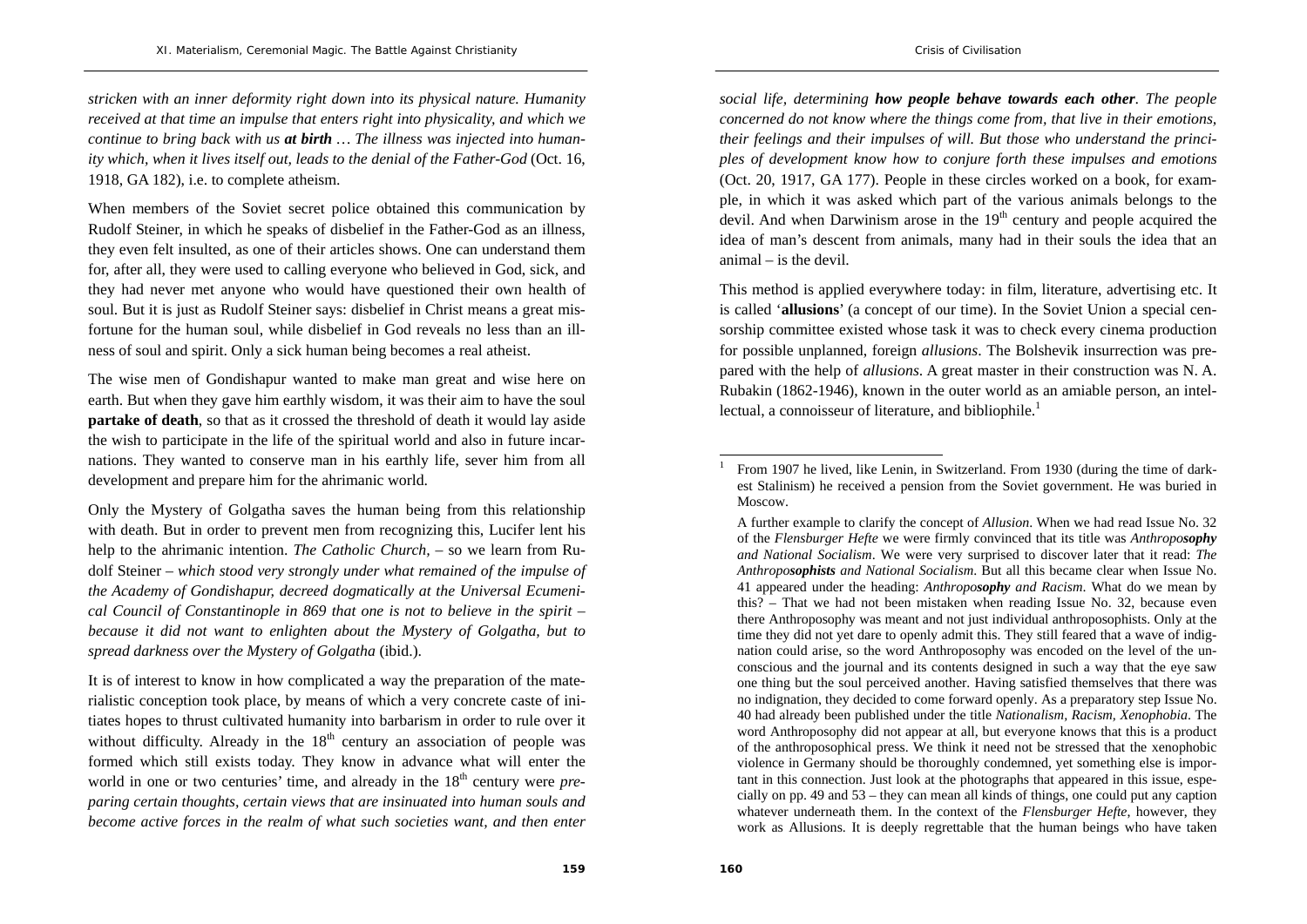When we have recognized the background of materialism we can observe the process of alienation and of the destruction of morals in the West from a somewhat different point of view. **No anthroposophist can be truly creative if he remains a creature of outer circumstances, not even when these are transposed into our own anthroposophical midst**. Hidden barbarism and the sting of materialism, with which we are **born** – these are the prerequisites each one of us carries within. The ordinary person of today – as a product of school education and of mass-culture  $-$  is implicitly the total destroyer in every sphere of activity. For this reason civilization in its present form is doomed to ruin and Anthroposophy bears within it the **only** hope for the salvation of the world, for it alone provides the means **for the transformation of man himself**. Therefore in those anthroposophical associations where everything proceeds mechanically in ordered channels, and where compromises are made with the forces of death, Anthroposophy as such does not exist.

The secret forces that work with materialism know as a rule what signs are given by the times, what should rightfully take place on earth, and they allow more or less free rein to the rightful impulses in order then – as from an ambush – to distort, profane and divert them. The epoch of materialism was unavoidable. But this does not apply to the ethical consequences drawn on the basis of materialism, that have led to atheism and to the complete ahrimanizing of man's soul and spirit.

A detailed analysis of the way materialism is worked with in the secret societies in order to gain power and manipulate the destiny of the whole of mankind, would lead too far here. Therefore we will look at only two particularly important aspects: the role played by the English-speaking peoples in these manipulations, and ceremonial magic.

The secret occult societies who are preparing the incarnation of Ahriman intend to subject the entire earth to the rulership of materialism. *And since according to*  *the laws of the fifth post-Atlantean time certain elements of the British people* – we already spoke of – *are, as bearers of the consciousness-soul, most suited for this, they want to bring it about through grey magic, that these suitable elements are used as promoters of materialism … Other elements of the population could never in the same way be useful as material for transforming the whole earth into a realm of materialism, no other nation, no other section of the people*. Thus it is the aim of the occult brotherhoods *to make the physical plane allprevailing. And of a spiritual world one wants to speak only as an outcome of the revelations of the physical plane* (Jan. 15, 1917, GA 174).

The work is done from two sides. W*hile on the one hand the strong tendency exists to scleroticise the human being ahrimanically, an especially Jesuitic tendency;*<sup>2</sup> *on the other exists the decided tendency to place the luciferic beings in the service of the materialistic world order, so that through materialism a luciferic spirituality, a spiritualization will result, which is luciferically oriented*  (Sept. 22, 1918, GA 184). We would like to add that there is no more profound thought than this, in that **it unveils the nature of what in Russia today is called spiritual resurrection, but which is in reality the unleashed luciferic spirituality which in the near future will be channelled entirely into the sphere of materialistic interpretation**. We are standing at the threshold of a global materialistic view of life and the world, compared to which the most diehard dialectical materialism appears like child's play. The entire Bible is already interpreted in the materialistic sense: Christ is declared a superman – the astronaut from another star; one attempts to understand his miracles through bioenergetics etc.

This is the latest phase of what has long been prepared. Rome works towards the new doctrine with dogmas; for example, the dogma of the infallibility of the Pope or the bodily ascension of Mary. Working from the other side, while taking Rome into account, there is an occult centre *that has a strong influence on the English-speaking people … The occult Freemasonry, that is anchored in this centre and has great influence on the course of the outer culture of the entire civilized world, promotes materialism in the same way – i.e. with a con-*

upon themselves the task of standing wakefully in the present, should leave their unconscious unguarded and, just like any other person of today, expose themselves to the suggestive influences. – Compare:

No. 32: Anthropo*sophists* and National Socialism

No. 40: National Socialism, Racism, Xenophobia

No. 41: Anthropo*sophy* and Racism

This is the way an *Allusion* is built up!

<sup>&</sup>lt;sup>2</sup> Our aim in bringing forward the phenomena described here is, as we mentioned above, to illustrate the appearance of the Asuric spirits of darkness who determine the complex interplay between the luciferic and ahrimanic forces. The luciferic for example can appear in Jesuitism as ahrimanic etc. These questions do not permit a simplification but require thorough study.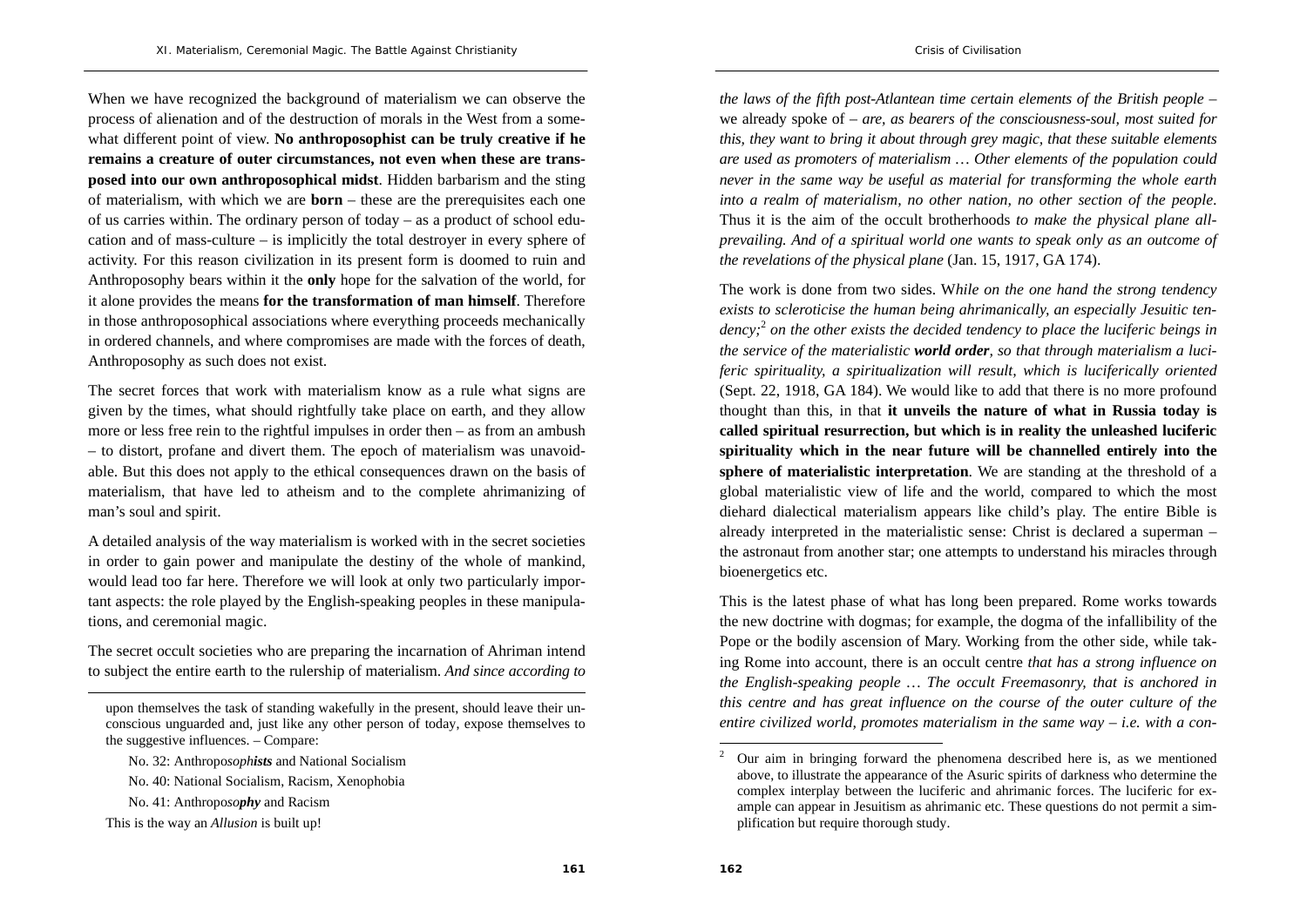*scious penetration of things – as Rome … has promoted it. Through the doctrine of infallibility* (and the bodily ascension) *Rome wanted to erect a dam against the inflow of spiritual truths from the spiritual world. The centre we speak of promotes consciously the spread of materialism in the modern cultural world … and the strange thing about this phenomenon is that, as a rule, when the Anglo-American initiates … grumble about Rome, they are right in what they say*. Exactly the same applies to Rome *when it complains about this centre, about occult Freemasonry* (ibid.).

Thus the work is done from two sides. The occult laws are heeded on both sides, and each tells the truth about the other. The human being is tossed, now to the ahrimanic, now to the luciferic side and is unable to grasp anything because: he sees that truth is spoken everywhere! And woe betide anyone who tries to explain the principles (or lack of principles) in this game. He is met by a wave of hostility and hatred. Nevertheless, actions of this kind must never be tolerated, especially not in Russia: *for there will connect itself to the materialism that lives itself out in the industrial-commercial impulse, that which is being driven ever deeper into materialism out of other retarded impulses – the Chinese-Japanese, particularly the Japanese element*.

When Rudolf Steiner said this, he was asked whether the secret societies did not consider that the Japanese were advancing from the East. His reply was: *Yes, the people who belong to these societies do not regard it as something bad , but … as a support for materialism. For, what is coming over from Asia will be a quite special form of materialism* (Jan. 15, 1917, GA 174).

In view of this, the mission of Roerich in Russia will also be seen quite differently; his glorification of 'Mahatma Lenin', the statements in favour of materialism (in his book *The Community*), according to which even Buddhism is supposed to be a materialistic teaching etc. And today a 'Roerichian' has been appointed Culture Minister and, without any knowledge of the subject, inveighs perfidiously against Anthroposophy.

The picture becomes especially clear when we bring the invasion of the Gurus from East to West in relation to what in the Far West resonates in the occult novels of Carlos Castaneda and wins enormous popularity. All this is woven into the fabric of a universal occult-materialistic teaching – an ideology that is destined to regulate all relations in the future evil race of human beings when, as Rudolf Steiner says, all will be fettered together by a chain and *no-one will* 

*experience joy.* The struggle today has therefore to do not with matters of taste, but with the **fate of humanity**.

## **Magical Materialism and Power**

Materialism in our time is already taking on the character of the sub-natural. It is not materialistic science that is growing in strength, but the magic of materialism, the occult manipulations with electricity and magnetism. It is the aim of certain occult brotherhoods to over-materialize materialism in a special way. One of these brotherhoods, Rudolf Steiner tells us, *which is very widespread in the West and again appears in many different varieties, embraces organizations that enact ceremonial magic*, in fact, ceremonial magic of the worst kind. Through it a certain influence is exerted in these brotherhoods on the physical body of their own members. The cerebrum, the ganglion system is influenced through certain magical acts. It is in this way that the spiritual world *gains influence on people who take part in such ceremonial procedures. This means that a possibility is created for the dead, in addition to other spirits, to affect those who are woven into such a ring created by ceremonial magic. This is how in our time materialism can be as it were over-materialized.* 

*Imagine that a person is altogether materialistically inclined, not just in his world-outlook, but also in relation to his whole sentient life, his life of feeling, and there are enormously many such people in the West. This materialistic attitude now intensifies to a high degree. This person will then have the urge, not only to exert an influence on the material world so long as he is living in the physical body, but even beyond death … In our time there are already people whose materialistic drive is so strong that they strive to acquire the means that will enable them to exert an influence in the material world after death … these are centres of a certain ceremonial magic.* 

*We are speaking here of something that has tremendously wide implications. For just imagine that a number of people are brought together to form a certain brotherhood. These people know at the moment: others have gone before us, who have developed such strong thoughts of the power to dominate others, that a lifetime was not enough to realize them … For them we will create a circle and through what we do, through the acts of ceremonial magic we perform, they will work into our bodies. We will gain stronger power than we now have; when we come face to face with other, weaker people from outside such socie-*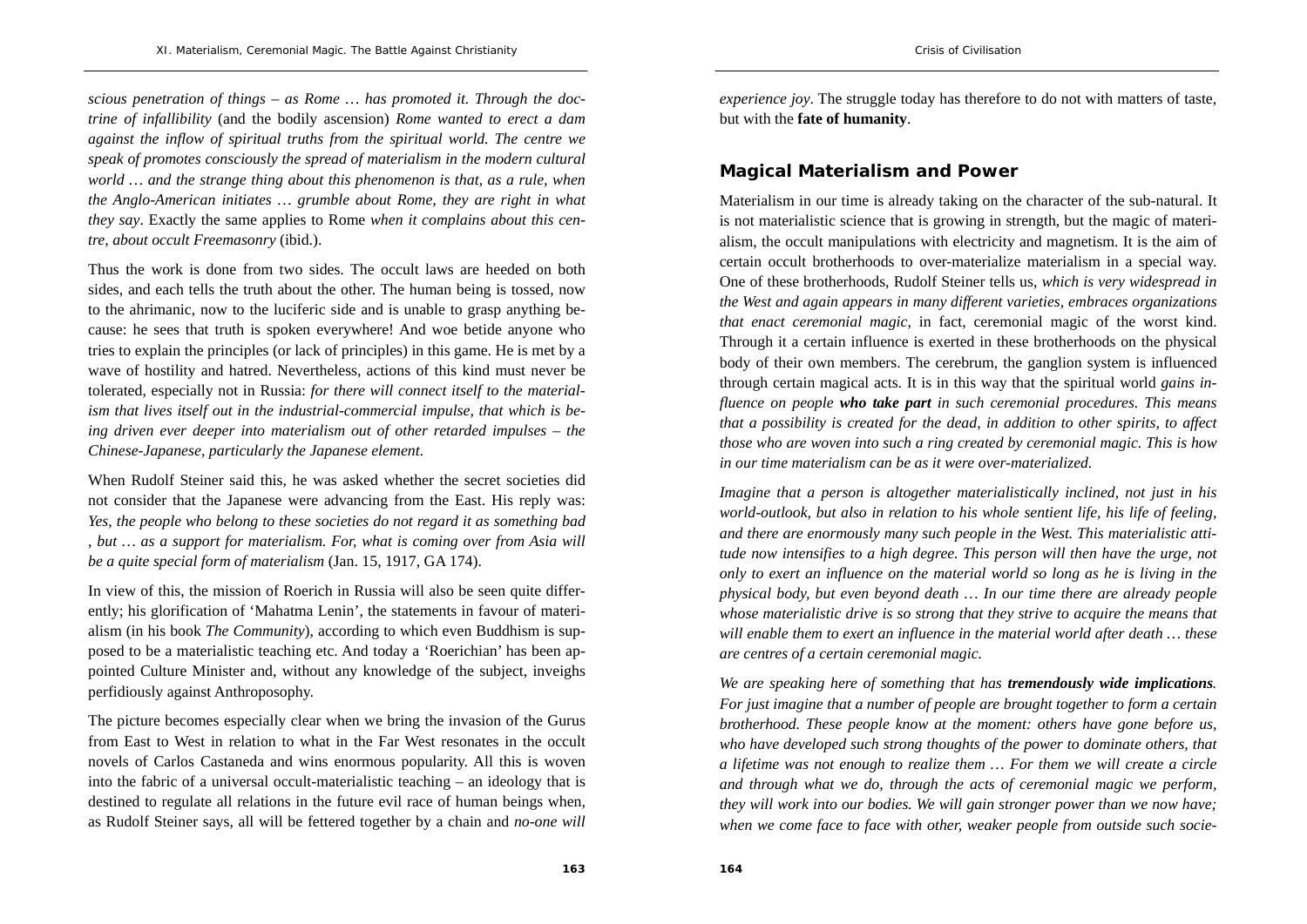*ties, we will be able to exercise a certain heightened magical power over them. When we utter a word, when we deliver a speech, then these dead souls will be working through us, because we are prepared through having been entwined in the rituals of ceremonial magic.* 

*There is a great difference whether a person, let us say, is standing honestly, simply in the cultural processes of our time and … holds a parliamentary speech … or whether a person is involved in circles of ceremonial magic, is thereby strengthened with the power-impulses of certain dead souls and now with these impulses holds the parliamentary speech or writes the newspaper article* (Jan. 20, 1917, GA 174).

A person who becomes entangled in these manipulations attains 'immortality', as it were. But it is of a purely ahrimanic nature and the price paid is renunciation of spiritual evolution and separation from it, leading ultimately to the complete dissolution of the human monad in the sphere of sub-natural forces. But one who has already started out on this path will no longer listen to explanations. However, the actions of such people are, at the same time, in the highest degree harmful for all of humanity. Rudolf Steiner indicates that there are already a large number of them in the West. But in his words do we not also find the hidden meaning of all that is taking place in the East, for instance the meaning of the mummification of the corpses of the heads of state in the countries of the so-called 'socialist camp'? Could it not be that these mummies indicate the scene of operation of the occult Lodges where ceremonial magic of the worst kind is practised? Let us ask the following question: What does the cemetery in Red Square in Moscow actually represent? What is contained in those ritualistic, regularly-recurring popular festivals before the tomb of the mummy in which, as we learn from the technical literature, the cells retain *their natural moisture-content*, something not even the ancient Egyptians with their occult science were able to achieve? Was it not perhaps the 'eternal' Politburo-Brotherhood with the 'eternal' General Secretary at its head, that assembled in Red Square, where some of the members rest in urns in the Kremlin Wall, while the others, the so-called living, appeared before the eyes of millions from **out of the tomb** (through the doorway of the Mausoleum)<sup>3</sup> a few times a year, in order, standing on top of the tomb, to reap the fruits of the general fanaticism that had been skilfully arranged in the Square – the temple of Idols? This is the reason why even in the epoch of 'liberalization' the mummy is not removed from the Square. An especially infermal power<sup>4</sup> is concealed within it, which is sorely needed by the forces of both the Left and the Right.<sup>5</sup> They were no empty words that were instilled into us:

> Lenin is still today more alive than all the living!

Yes, so it was and so it is today: The power of the dead governs the actions of those who carry forward their cause on earth. And it is utterly foolish to say that some are better than the others. The murder of 'one's own' people also had an occult meaning. Before his execution Marshal Tuchatchevsky called out (voluntarily) in the face of death: *Long live Stalin*!<sup>6</sup> Indeed, something of the rituals of the old Incas, of their ritual murders, found its way into the ritual magic of the 'Bolsheviks' and this is what made this terrible phenomenon so unshakeable.<sup>7</sup> Its 'founders' – Lenin, Trotsky, Lenin's female partner, and other 'com-

<sup>&</sup>lt;sup>3</sup> An underground passageway probably leads from the Kremlin into the Mausoleum.

In the '70's and '80's it had been made a general custom to accompany newly-weds straight after the wedding ceremony to the Mausoleum, where they were allowed special entrance to the mummy (since there is always a long queue). Moscovites exchanged the sinister joke: The medieval right of the lord to the first night with the bride had been re-introduced.

Imagine what the souls of the yet unborn children, already hovering above the heads of the parents, live through in this popularized form of ritual magic, what kind of shock this means for the souls before their entrance into the earthly sphere.

<sup>5</sup> On May 9, 1995 all the 'democratic' and 'liberal' leaders in Moscow who are now constructing capitalism instead of the former socialism, 'crept up' onto the tomb to review the parade.

What else was a person to call out, who used poison-gas against the peasants during the suppression of the revolt in the government district of *Tambov*? Today one tries to present him as a Eurasian, a fighter for the true interests of Russia.

In Western Europe it is debated whether the Incas and Aztecs really did make human sacrifices and carry out ritual murders, or whether this was merely propaganda invented by e.g. the old Spaniards to discredit the original population of America. Like much else, this question is part of the intensifying ideological battle at the end of the  $20<sup>th</sup>$  Century. The discussion is interesting insofar as it can show how superficial and lacking in perspective the exoteric science remains, which does not consider the spiritual foundations of life, and knowledge of the historical and social reality.

The culture in old America was (and this is quite natural) no less tragic and contradictory than the culture of the old and the new Europe. Various mysteries existed there. In some of them gruesome ritual murders were indeed carried out on human beings. The entire social life in the spheres where black magicians of these kinds of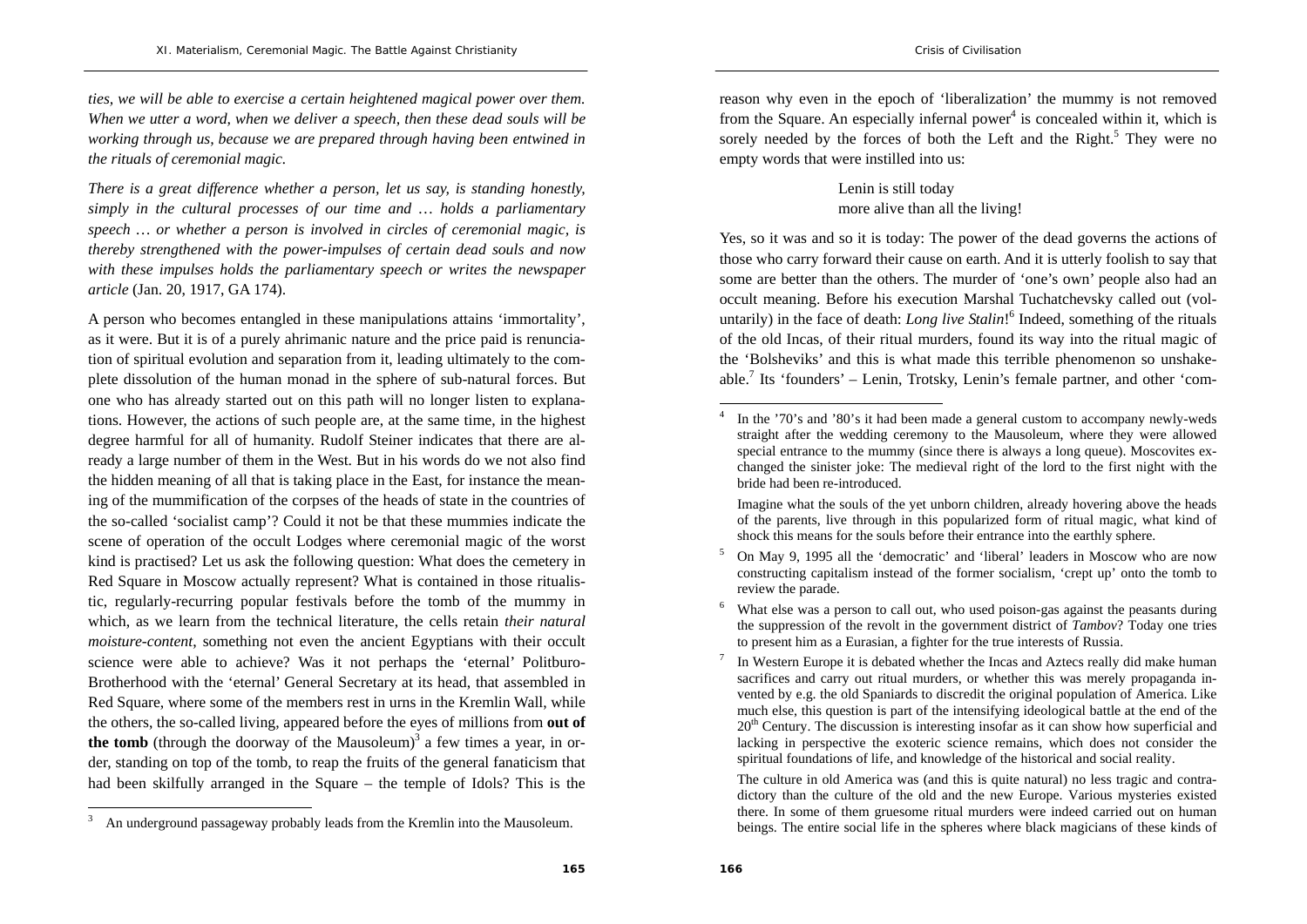rades' such as the millionaire Helphand, nicknamed Parvus ('the small') – were pupils of the Western brotherhoods, where they were introduced into the circle of ceremonial magic: Trotsky in America, Lenin in Zurich. Without an understanding of these facts, whatever one might say about the origins of Bolshevik power is no more than superficial chatter ideally suited to conceal the true state of affairs.

A very special kind of human being is created with the help of ceremonial magic, because it has nothing to do with either bribery or the striving for power. No, an answer is offered to the question of the meaning of existence as a whole. Hope for *ahrimanic immortality*, Rudolf Steiner tells us, *lives today in more people than you might think. The thought of assuring an ahrimanic immortality for oneself … which consists in being active not only as a single individual, but in acting through the instrument of such a … society. Such societies exist in the most varied forms, and people of certain degrees within them know: through such a society, together with the forces which I would otherwise have to give up at death, I become to a certain degree immortal, they are active beyond my death. Through what these people experience in the ceremonial magic they are, admittedly, stupefied to such an extent that they are no longer disturbed by the thought that would of necessity arise before the soul of one who takes these things in real earnestness and with true dignity. For in the same measure as one grows in immortal mortality … in ahrimanic immortality, so does one lose consciousness of the other, the true, genuine immortality. But materialism has taken hold of many souls in our time to such an extent that they are not deterred, they are stupefied and indeed strive for ahrimanic immortality. Such societies are, as a rule, so organized that the ceremonial magic is intended to work particularly on the unsuspecting, on those who have a certain need to come into relation with the spiritual world through all kinds of symbolic acts. There are many such people* (obviously the ones who regard themselves as the regular Freemasons, devoted to the spiritual quest). … *Those who want to attain this goal are truly not of the worst kind. Such people are now received into* 

*the circle of ceremonial magic, and then a small number gather together, who actually only … make use of the others as their instruments* (Jan. 20, 1917, GA 174) In this way one tries to gain power in the realm of the dead and obtains ahrimanic reinforcement; one gains access to the retarded spirits of the Egyptian-Chaldean epoch, to its retarded angels. Therefore such societies strive to carry remnants of the third cultural epoch into social life.

Hence, when the communist dictatorships resort to the ceremony of mummification of the dead, it quite clearly has nothing in common with socialism. The origins of their 'socialism' lie in the ancient imperial realms of the Incas and Aztecs with their black-magical mysteries of ritual murder. All these things exist in the West as well; but for the present they are still hidden behind the mask of parliamentarianism, free elections etc.

Regarding those who bring about ceremonial magic, the masters of the Lodges, they are – as Rudolf Steiner remarks – definitely not so naive as to believe in simple matter (as little as N. Roerich did, for example). But they want to fetter to the Lodges after their death as many as possible of those who have gone through them, so as to extend the power of the occult association. *Thus the brotherhoods create* (as did the priests in ancient Egypt) *a clientele of souls of the dead, who remain in the sphere of the earth and are thereby* robbed of the possibility of passing through a higher spiritual evolution. For the attainment of this end, the general, inactive members of the brotherhood are presented the theory of the higher nature-forces, of magnetism, electricity, which are declared to be the basis for man's psychical activity. *You see*, Rudolf Steiner continues, *it is a higher materialism: it is a materialism that not only denies the spirit but wants to force the spirit down into matter … There you have the beginning of something that will intensify more and more over the next five centuries. The evil brotherhoods have limited themselves to this time-span;***<sup>8</sup>** *but they will continue if nothing is done to prevent them. They can only be prevented if complacency towards the spiritual-scientific world-view is overcome (Nov. 18, 1917, GA 178).* 

When reading this, it is difficult not to relate them immediately to Soviet reality. For all of them – dozens of those who bear the main guilt for the crimes of

mysteries (of Taotl) ruled was terrible, and recalls some of the dictatorships of the  $20<sup>th</sup>$  Century. But there existed at the same time the mysteries of the good, light-filled gods (of Tezkatlipoka) who resisted the black-magical mysteries of evil, fought against them and thus prepared the American continent for the acceptance of Christ. The interested reader can find an unusually telling description of the Mysteries of early America in Rudolf Steiner's lecture of September 18, 1916 (GA 171).

<sup>8</sup> Even this is very long. Five centuries of what we have had for 70 years?! The ills will increase, since evil develops ever further.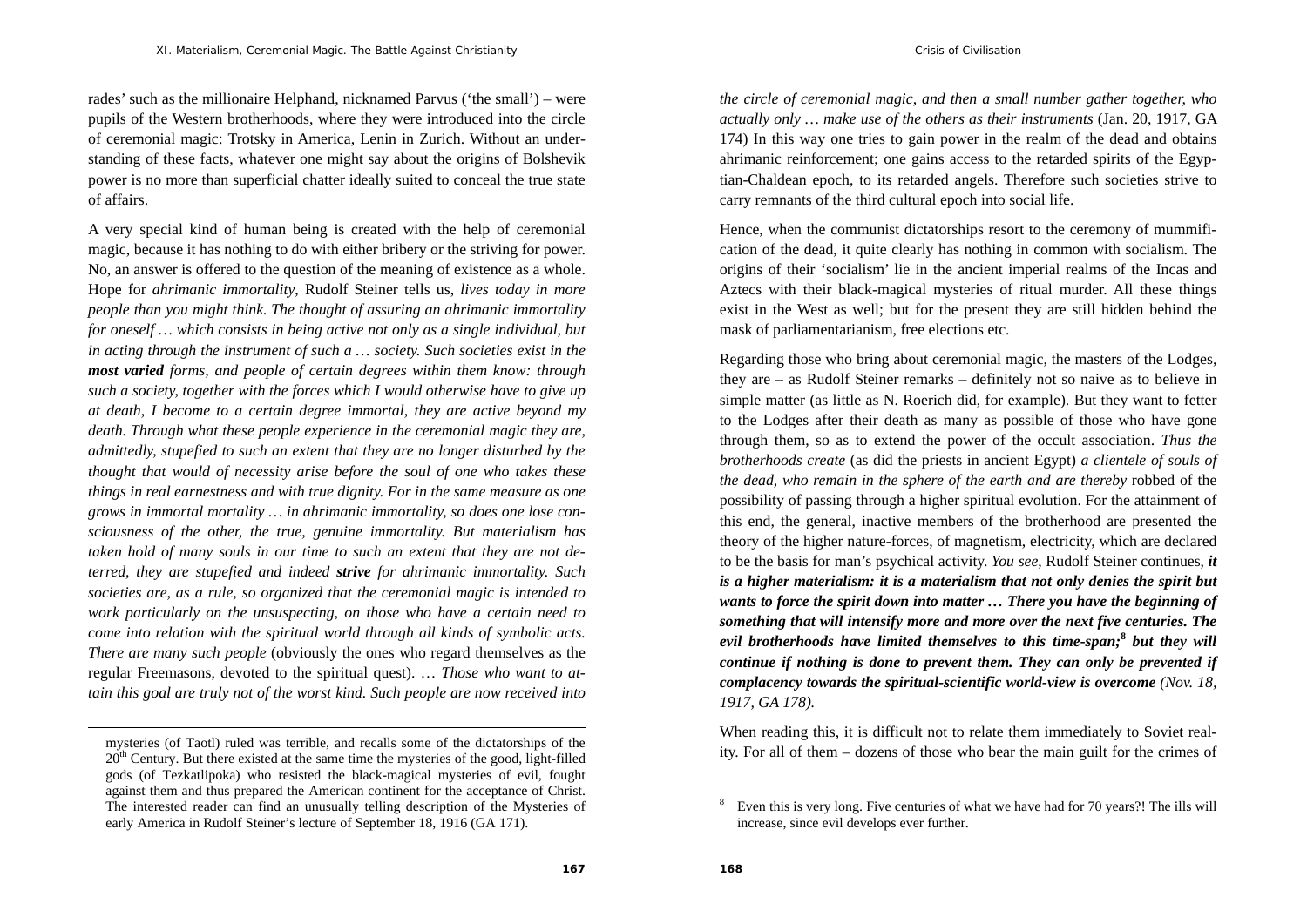Bolshevism, and who lie buried in Red Square, are indeed here, they are bound to the materialistic occult community and there is no way of escape. The pressing question arises: Are those who stand behind the scenes of Perestroika – basically just the same kind of participants in ceremonial magic – willing and able to destroy the magic circle? And the new ideology? Today we see under the badge of spiritual freedom the establishment of what is literally the 'highest materialism', which no longer denies the spirit, but 'enslaves' it. When this is once recognized, it is easy to understand what is to be expected in Russia in the near future.

Where the anthroposophical movement is concerned passivity has become the general rule. We must startle the slumberers out of their sleep with no compunction. And those in our circles who – as the saying goes – go for the throat of Anthroposophy: the dark masters, the inspirators who remain in the background, those who circulate lies; all these need to be put into their place. Let us not understate the magnitude of the problem: the destiny of humanity hangs in the balance. No price is too high.

## **The Methods of Magical Materialism**

We have neither the factual basis nor the right to entertain false hopes with regard to the aims of the Orders, brotherhoods and Lodges that have fallen into the most extreme atavism. Their high-degree Masters know no less than we that Christ is God and that everything written in the Gospels is true. But they say to themselves: *We no longer want as our leader the Christ*, *who is the leader through this normal world; we want a different leader, we want to be in opposition to this normal world.* Such people, trained by means of ceremonial magic, receive *the idea that this world of ahrimanic forces is actually a much stronger spiritual world* (than the world of Christ)*. That, above all, they can continue what they have acquired here in physical life, that they can make immortal the material experiences of physical life* (Jan. 22, 1917, GA 174).

The masters of ahrimanic immortality pursue their aims in various ways. Here we may point to Mrs. Besant's attempt to declare Krishnamurti the reincarnated Christ. (Several dozen false messiahs exist today; interviews with them are held on Moscow Television.) The dogmas of Papal infallibility and the bodily ascension of Mary present another way. From the standpoint of the first Church fathers these dogmas are an open blasphemy. But in certain occult circles one

knows very well that they are an immensely effective means to awaken anti-Christian faith and divert people from the normal Christian path of development.

A third way is to alter the relation between national and individual. *Christ –*  says Rudolf Steiner *– died for the individual human being. We must regard this as something that belongs very essentially to the Mystery of Golgatha. The Christ has an important deed to accomplish in the fifth … but also in the sixth post Atlantean period: namely here on earth to become a helper (*for human beings) *to overcome, to finally overcome all that arises from the national principle* (ibid.). The said Brotherhoods, in their fight against Christ, proclaim the principle of national self-determination. This is basically the work of Ahriman himself, who, as Rudolf Steiner tells us, was incorporated (not completely incarnated or a mere inspirator, but representing the human 'I', displacing it) in Woodrow Wilson.

All that has taken place in recent years in the former Soviet Union, in the Caucasus and the former Yugoslavia is the direct continuation of the 14-point programme of Wilson. Not only nations, even small national groups shut themselves off in their national egoism, and in this way a wall is erected to hinder the approach of the next, the Slavic-Germanic, cultural epoch. At the same time the development of the consciousness-soul is paralyzed.

The increasingly violent racial mixing of the European peoples is proving to be the new destructive factor for the culture of the consciousness-soul – the second 'dagger'-point in Wilson's politics of the self-determination of nations. The racial principle will one day be overcome; but in the present 'outcry' against racism there is not the slightest indication of a true interest in upholding the rights of the personality, only the intention to anticipate the future, so that its healthy, normal approach is made impossible. The same purpose is served by the whipping-up of real racism: the doctrines of racial superiority and the attempts to put them into practice. Both represent the impulses of Gondishapur coming to life again in ever new variations.

An especially effective means whereby direct magical influence is exercised in the world by the ahrimanic brotherhoods is **the spreading of lies that are virtually identical with the truth.** Most anthroposophists, too, are powerless against this. People are very willing to swim with the stream of propaganda that has been thoroughly instilled into them by the mass-media, and of opinions,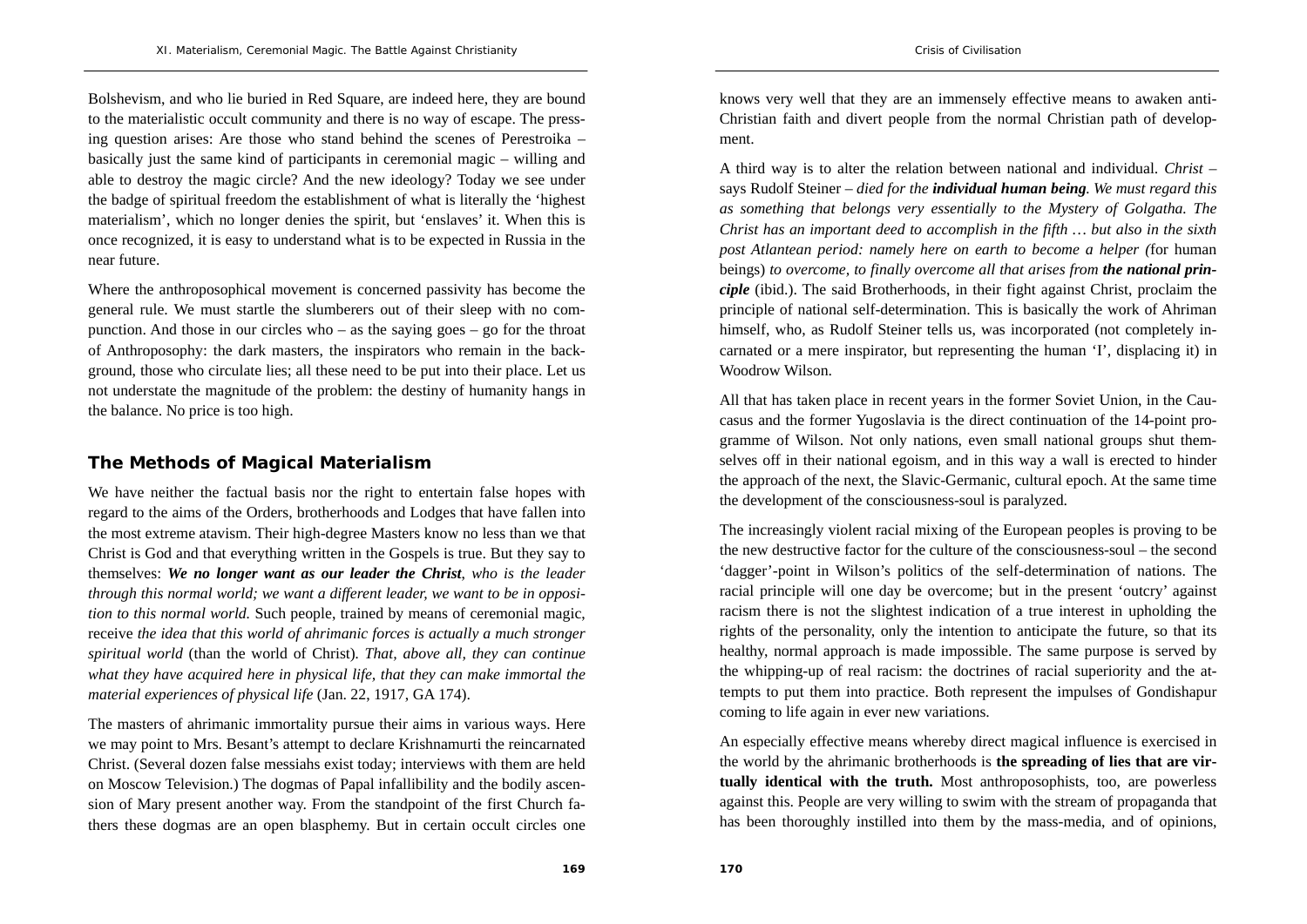ideas and judgments that have become habitual. Because these have already found entrance into the **ether-body**, people are indignant, furious even, when facts are presented, **which expose lies that have already become a part of themselves**.

We will now speak of the press and the mass-media. Rudolf Steiner describes them as *black magic* and tells of the existence of a whole range of editorial offices (the overwhelming majority today), which have 'two doors': the usual one and the 'sliding door', through which one has access to the occult brotherhoods (cf. Dec. 26, 1916, GA 173). In these one is aware of the great occult force that lies hidden in the false ideas in which people believe. Thus in the case of a great deal that is published today the question is not so much, what the author wants to express, but **who pays for the one or the other opinion?** (Cf. Jan. 22, 1917, GA 174.) But by now the Adversary of humanity has grown so subtle in his approach that he openly quotes Rudolf Steiner. Soviet ideologists evaluated all Western publications according to this same principle. But they did this, while they themselves were thoroughly deceitful, paid servants of the ruling ideology in which they did not believe. This is how complex the **technique of the lie** has become.

A direct lie is rare today. Mostly one lies with various false facts and corresponding ideas. It can also happen that a lie is mendaciously refuted by means of a lie. How can the individual still find his way? Whom can we believe – whom can we trust? If things are going to develop in this way everywhere, one could sink into despair. A way out of this situation is found only if one begins to experience the problem of the universal crisis as a truly serious one. Only in the broad perspective is its highest significance. *This lies in the fact that at the time of the greatest opposition Christianity will have to develop its greatest strength. In the resistance that has to be developed against the abolition of the soul the strength to know the spirit again will also be found* (Mar. 27, 1917, GA 175).

The Mystery of Golgatha is also the impulse of *world healing against the materialization of the soul. The way of Christ Himself lies entirely outside the will and the intentions of men. Thus no man, however great his knowledge, nor even any Initiate, has influence over what is done by the Christ in the course of the <sup>20</sup>th century,* leading to his reappearance. *Christ will be present as an etheric being in the earthly sphere.* And for human beings it is important how they

meet the Christ. *No-one, not even the mightiest Initiate, has any influence whatever on the reappearance of the Christ. It is coming,* Rudolf Steiner affirms, *I ask you to remember this. But one can make preparations so that the Christ-event is received in this or that way, that the Christ-event has this or that effect* (Nov. 18, 1917, GA 178).

The brotherhoods do everything in their power to *ensure that the Christ passes by unnoticed in the 20th century, that human beings do not recognize His coming as an etheric individuality* (Ibid.). To this end world wars and revolutions are unleashed, financial crises created, Wilsonianism, Leninism, Trotskyism, Hitlerism, Stalinism and a multitude of other 'isms' arise, right up to the various trends of mass-culture. They emerge in our century, **for the natural development of cultural, spiritual and historical life has been forcibly interrupted.** It has happened for the first time, but people did not want to see this. The mighty occult-political forces had as the purpose of their activity *… to conquer the sphere of influence that is to come through Christ in the 20th century and beyond, for another being, who has never appeared in the flesh at any time … All those procedures … with the dead and so on, ultimately serve such aims: to divert the mind of men away from the Christ who went through the Mystery of Golgatha and to hand over … the rulership of the earth to another individuality (***Ahriman***). This is a very real battle … relating to the intention to install another being in the place of the Christ-being in the course of humanity's development, for the remainder of the fifth post-Atlantean period, and for the sixth and seventh.* 

 *… It will be the task of a healthy, an honest spiritual development to eliminate, to do away with, such strivings that are in the most literal sense anti-Christian. But only clear insight can achieve anything, because the other being whom these brotherhoods wish to make ruler … they will call him the 'Christ' … Yes, people who observe life only on the surface, especially the outer discussions about Christ and the Jesus-question and so on, do not look into the depths. It is a fog, it is a smokescreen that is conjured up before people's eyes, just in order to distract them ... from the truth of the situation* (Ibid.).<sup>9</sup> Modern

This theme must be examined further from the standpoint of the experiences of our time. There is, for example, a statement by Rudolf Steiner that throws light on the question of the so-called 'anomalies', and explains what path technology will take. Rudolf Steiner says: *The side that will want to install the Antichrist as Christ tries to exploit what in particular can take effect through the most material forces, but …*